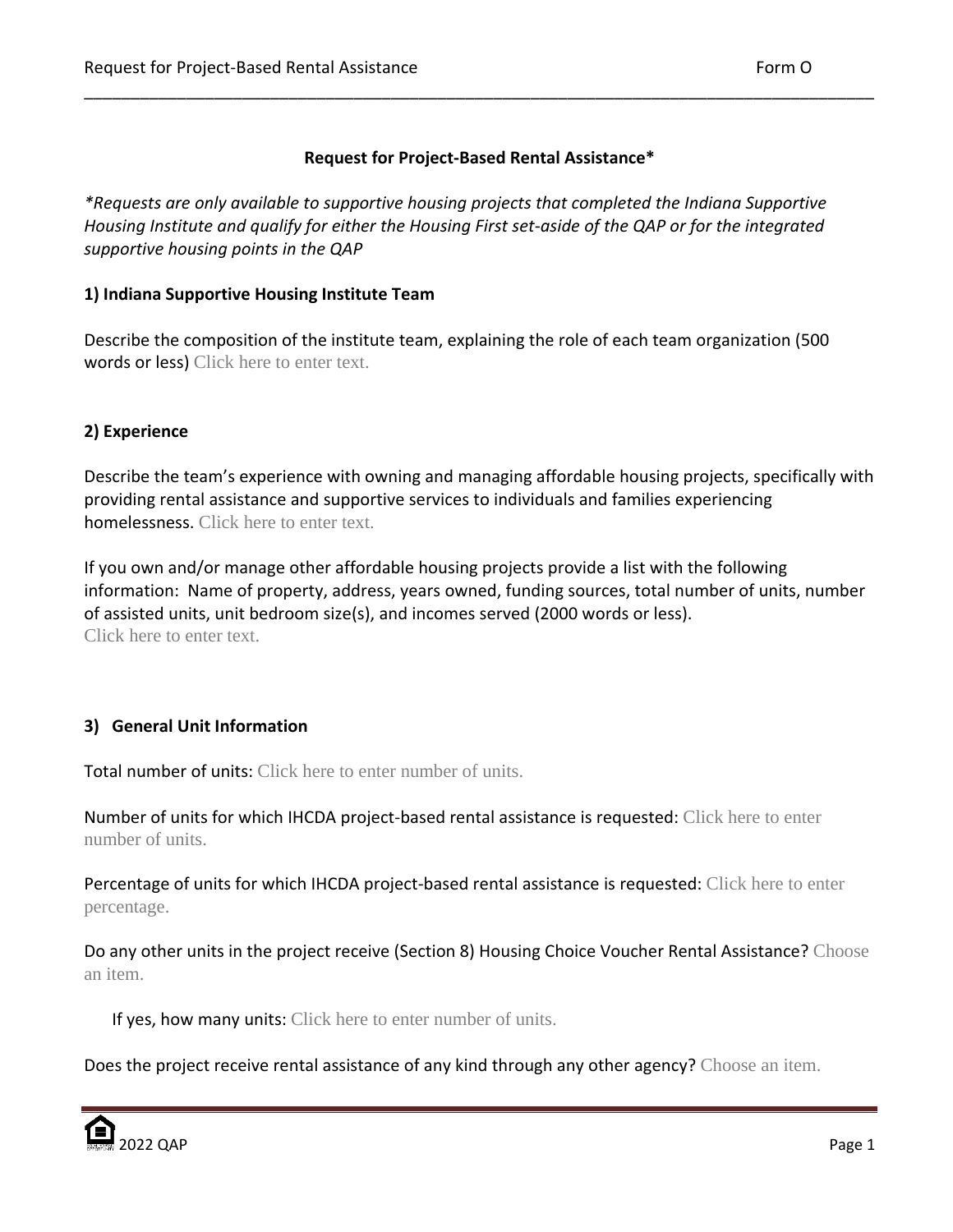If yes, please describe type of assistance and number of units covered under the assistance: Click here to enter text.

\_\_\_\_\_\_\_\_\_\_\_\_\_\_\_\_\_\_\_\_\_\_\_\_\_\_\_\_\_\_\_\_\_\_\_\_\_\_\_\_\_\_\_\_\_\_\_\_\_\_\_\_\_\_\_\_\_\_\_\_\_\_\_\_\_\_\_\_\_\_\_\_\_\_\_\_\_\_\_\_\_\_\_\_\_

How many units are 504 accessible units? Click here to enter number of units.

Of those how many are for sensory impaired? Click here to enter number of units.

## **4) De-concentrating Poverty**

Project Basing may not be located in areas of minority concentrations or in neighborhoods in which substandard dwelling or other undesirable conditions predominate. Describe any recent changes in the project's location in poverty percentage, new "market rate" development, economic revitalization etc. Chapter 17, Section II.G of IHCDA's Housing Choice Voucher Administrative Plan provides further information on the requirement [\(http://www.in.gov/ihcda/files/Admin\\_Plan\\_2014.pdf\)](http://www.in.gov/ihcda/files/Admin_Plan_2014.pdf). (750 words or less):

*If this project requires a waiver of the deconcentration rule, that request must be approved prior to the final award of Project Based Vouchers. A copy of the formal waiver request to HUD must be submitted with this application.*

| Percent of Area | <b>Number of Total Units</b> | Number of proposed Sec 8 Project Based Subsidies |  |
|-----------------|------------------------------|--------------------------------------------------|--|
| Medium Income   |                              |                                                  |  |
| $< 30\%$        | Number of units.             | Number of subsidies.                             |  |
| < 40%           | Number of units.             | Number of subsidies.                             |  |
| < 50 %          | Number of units.             | Number of subsidies.                             |  |
| <60%            | Number of units.             | Number of subsidies.                             |  |
| >60%            | Number of units.             | Number of subsidies.                             |  |
| <b>Total</b>    | Number of units.             | Number of subsidies.                             |  |

### **5) What are the incomes served (adjusted for family size):**

### **6) Populations Served:**

Describe the special needs target population to be served. (500 words or less) Click here to enter text.

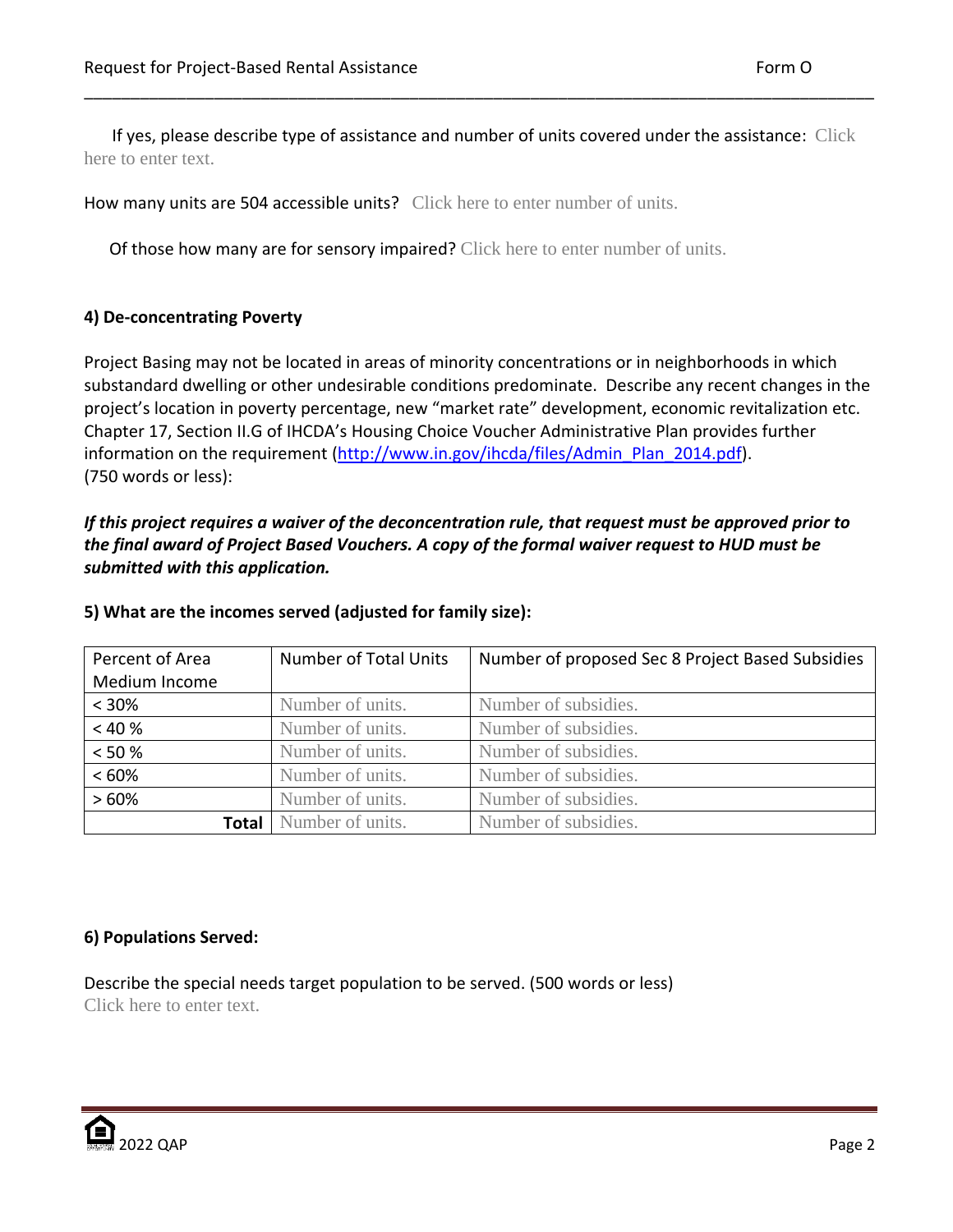Is the project 100% supportive housing or integrated supportive housing? Choose an item.

If integrated, what % is supportive housing? Click here to enter %.

**7) Please explain the need for the Project Based Housing Choice Vouchers** (500 words or less):

\_\_\_\_\_\_\_\_\_\_\_\_\_\_\_\_\_\_\_\_\_\_\_\_\_\_\_\_\_\_\_\_\_\_\_\_\_\_\_\_\_\_\_\_\_\_\_\_\_\_\_\_\_\_\_\_\_\_\_\_\_\_\_\_\_\_\_\_\_\_\_\_\_\_\_\_\_\_\_\_\_\_\_\_\_

Click here to enter text.

# **8) Number of vouchers requested:**

| Unit                  | Vouchers       | Requested                                | Unit Type Breakdown (provide # of each different type of unit   |                                                              |                                                                                                                    |  |
|-----------------------|----------------|------------------------------------------|-----------------------------------------------------------------|--------------------------------------------------------------|--------------------------------------------------------------------------------------------------------------------|--|
| Size                  | Requested      | Rent                                     | ex. townhouse, high rise, etc.)                                 |                                                              |                                                                                                                    |  |
| 0 <sub>BR</sub>       | #              | <b>\$Rent</b>                            | Unit Breakdown.                                                 |                                                              |                                                                                                                    |  |
| 1 BR                  | #              | \$ Rent                                  | Unit Breakdown.                                                 |                                                              |                                                                                                                    |  |
| 2 BR                  | #              | \$ Rent                                  | Unit Breakdown.                                                 |                                                              |                                                                                                                    |  |
| 3 BR                  | #              | \$ Rent                                  | Unit Breakdown.                                                 |                                                              |                                                                                                                    |  |
| 4 BR                  | #              | \$ Rent                                  | Unit Breakdown.                                                 |                                                              |                                                                                                                    |  |
| Total                 | #              | \$ Rent                                  | Unit Breakdown.                                                 |                                                              |                                                                                                                    |  |
|                       | <b>Utility</b> | <b>Fuel Type</b><br>(Gas or<br>Electric) | Who is<br>responsible<br>for paying<br>bill? Owner<br>or Tenant | <b>Utility</b>                                               | Who is<br>responsible<br>for paying<br>bill/<br>supplying<br>the<br>appliance?<br><b>Owner or</b><br><b>Tenant</b> |  |
| Heating               |                | Fuel Type                                | Choose                                                          | <b>Trash Removal</b>                                         | Choose                                                                                                             |  |
| Cooking               |                | Fuel Type                                | Choose                                                          | Air Conditioning                                             | Choose                                                                                                             |  |
| <b>Water Heating</b>  |                | Fuel Type                                | Choose                                                          | Other (specify)                                              | Choose                                                                                                             |  |
| <b>Other Electric</b> |                |                                          | Choose                                                          | Who will provide the below<br>appliances Owner or<br>Tenant? |                                                                                                                    |  |
| Water                 |                |                                          | Choose                                                          | Range                                                        | Choose                                                                                                             |  |
| Sewer                 |                |                                          | Choose                                                          | Refrigerator                                                 | Choose                                                                                                             |  |

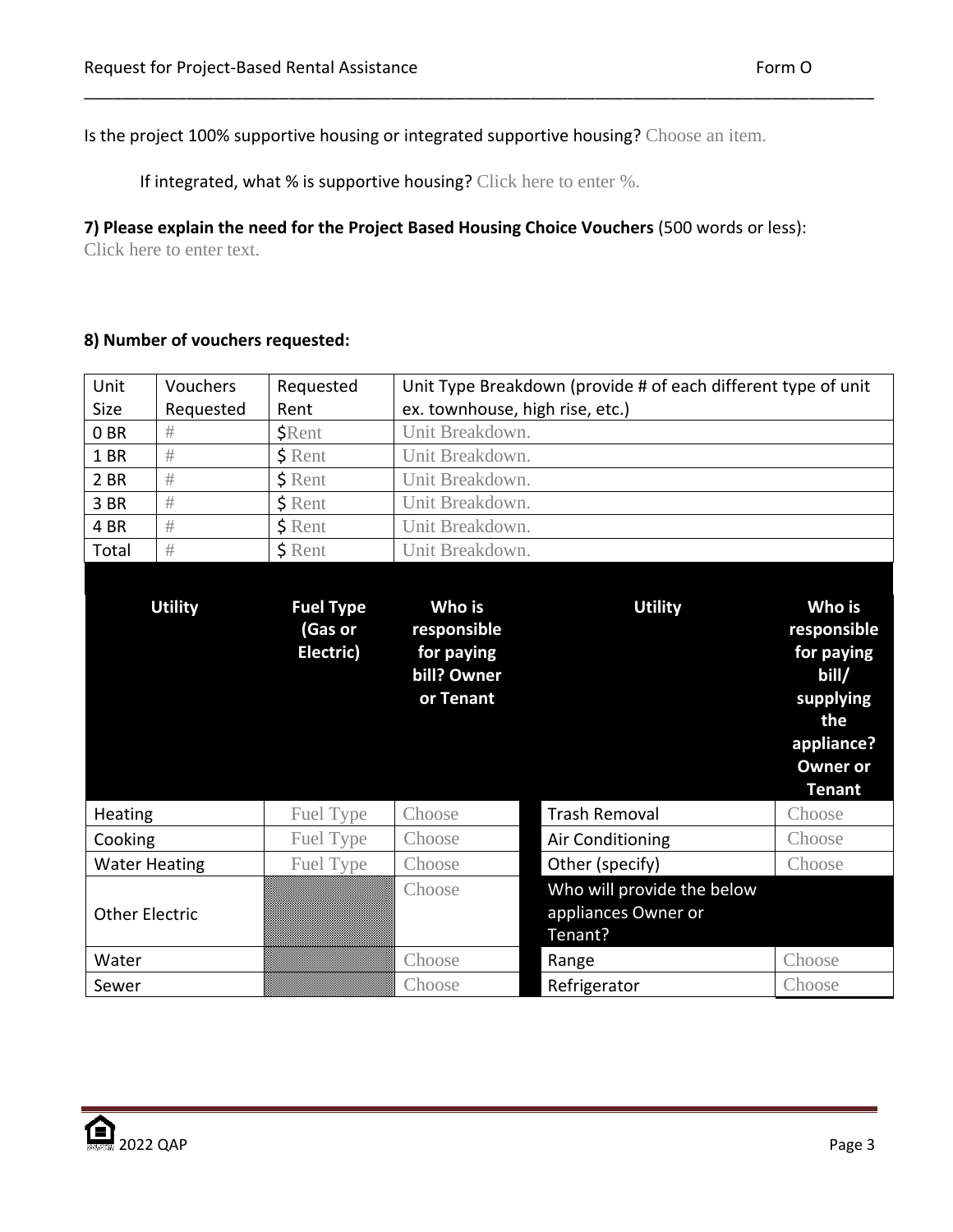## **9) PHA Jurisdiction**

Is the project located outside the jurisdiction of the IHCDA HCVP? A map of IHCDA's HCVP can be found on the program's website at [http://www.in.gov/ihcda/2333.htm#Port.](http://www.in.gov/ihcda/2333.htm#Port) If so, what is the name of the Housing Authority who governs the jurisdiction where the project is located?

\_\_\_\_\_\_\_\_\_\_\_\_\_\_\_\_\_\_\_\_\_\_\_\_\_\_\_\_\_\_\_\_\_\_\_\_\_\_\_\_\_\_\_\_\_\_\_\_\_\_\_\_\_\_\_\_\_\_\_\_\_\_\_\_\_\_\_\_\_\_\_\_\_\_\_\_\_\_\_\_\_\_\_\_\_

*If a proposed project falls within a municipality in which a local housing authority is located or within a municipality contiguous to a municipality in which a local housing authority is located, then a letter must be submitted to IHCDA from the local housing authority operating in that location which states the local public housing authority cannot provide the vouchers and that IHCDA is allowed to administer the project based program within the jurisdiction in accordance with the IHCDA administrative plan. Upon signing of the HAP contract, a formal MOU with the local Housing Authority will be required.*

**10) Lease Plan:**

Describe the plan to lease the units (500 words or less): Click here to enter text.

## **11) Occupancy Contingency Plan**

If the project encounters difficulty serving the target population, describe what additional steps will be taken to insure this project serves the target population described in the IHCDA Administrative Plan (500 words or less): Click here to enter text.

### **12) Regulatory Compliance**

Is the applicant barred from receiving IHCDA or Federal Funds? Choose an item.

If so, describe: Click here to enter text.

Has the applicant received any IHCDA or HUD findings with this or any other project? Choose an item.

If so, describe what actions were taken in regards to the findings (500 words or less): Click here to enter text.

# **13) Broadband Infrastructure Compliance**

HUD now requires the installation of broadband infrastructure at the time of new construction or substantial rehabilitation of units funded under the project-based voucher program. HUD defines *broadband infrastructure* as cables, fiber optics, wiring, or other permanent (integral to the structure)

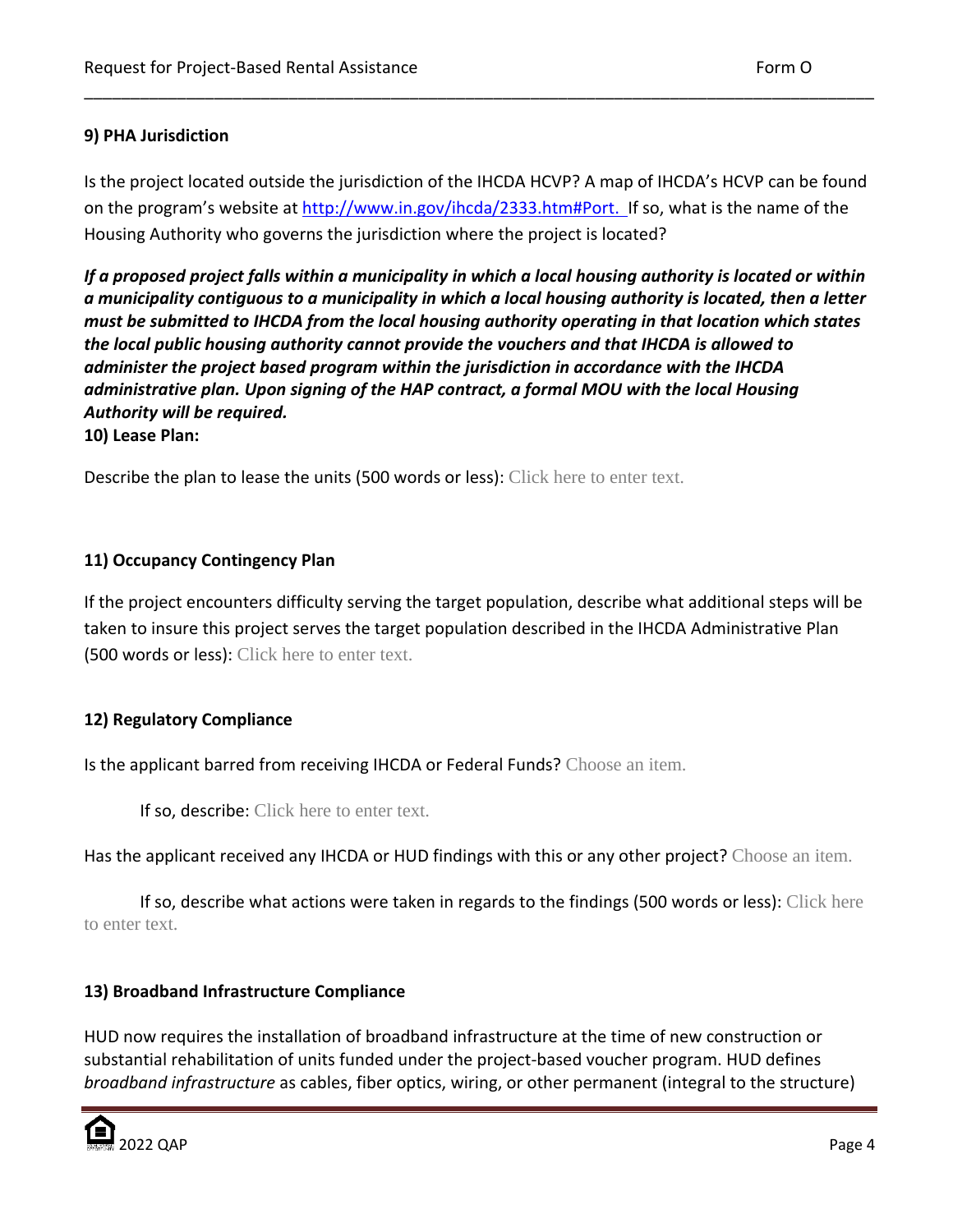infrastructure—including wireless infrastructure—as long as the installation results in broadband infrastructure in each dwelling unit meeting the Federal Communications Commission's ([FCC](https://www.fcc.gov/)'s) definition in effect at the time the pre-construction estimates are generated.

Describe how the broadband infrastructure requirements will be met (500 words or less) Click here to enter text.

\_\_\_\_\_\_\_\_\_\_\_\_\_\_\_\_\_\_\_\_\_\_\_\_\_\_\_\_\_\_\_\_\_\_\_\_\_\_\_\_\_\_\_\_\_\_\_\_\_\_\_\_\_\_\_\_\_\_\_\_\_\_\_\_\_\_\_\_\_\_\_\_\_\_\_\_\_\_\_\_\_\_\_\_\_

# **14) Certification**

**I hereby certify that all information stated herein, as well as any information provided in an attachment herewith, is true and accurate.**

**18 U.S.C. § 1001, "Fraud and False Statements," provides among other things, in any matter within the jurisdiction of the executive, legislative, or judicial branch of the Government of the United States, anyone who knowingly and willfully: (1) falsifies, conceals, or covers up by any trick, scheme, or device a material fact; (2) makes any materially false, fictitious, or fraudulent statement or representation; or (3) makes or uses any false writing or document knowing the same to contain any materially false, fictitious, or fraudulent statement or entry; shall be fined under this title, and/or imprisoned for not longer than five (5) years.**

**Authorized Signature\_\_\_\_\_\_\_\_\_\_\_\_\_\_\_\_\_\_\_\_\_\_\_\_\_\_\_\_\_\_\_\_\_\_\_\_\_\_\_\_\_\_\_\_\_\_\_\_\_**

**Printed Name and Title:** Click here to enter name and title.

**Date:** Click here to enter date.